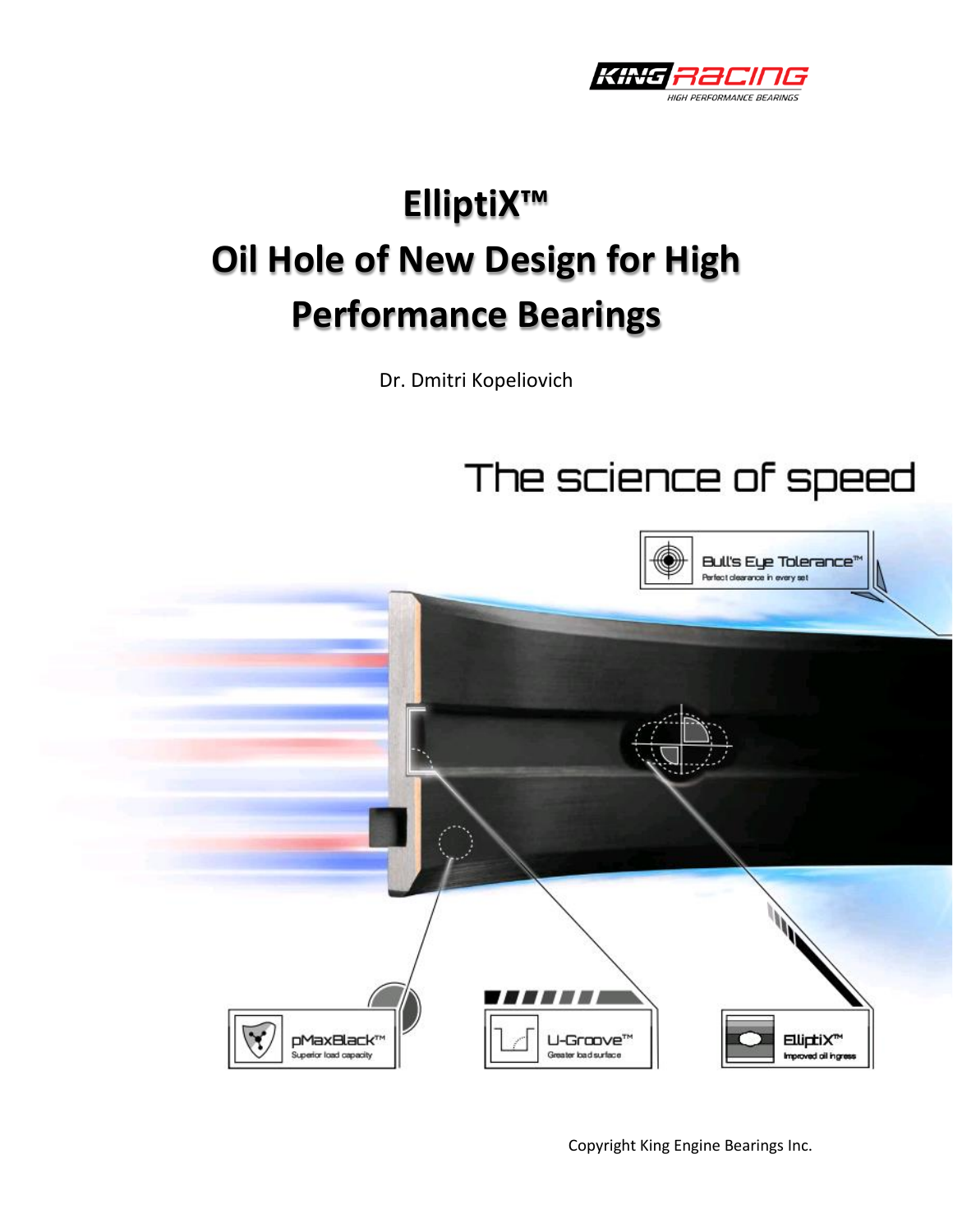

#### **Introduction**

In internal combustion engines, the bearings generally operate in a hydrodynamic regime of lubrication. The lubricant (oil) is supplied by the oil pump. The pressurized oil flows to the crankcase and passes to the upper main bearing shells. Through a hole in the upper shells, oil is supplied to the main bearings and lubricates them. Upper main bearings have a groove, which contributes to the transfer of oil via the passages in the crankshaft to the connecting rod bearings.

Thus, the oil hole in the upper bearing in fact performs as a lubricant source for the operations of both main and connecting rod bearings. The parameters of the hole therefore affect the lubrication regime.

## **Hydrodynamic Considerations**

The lubricant in an operating engine bearing forms an oil film separating the bearing and journal surfaces. The film is pressurized as a result of hydrodynamic friction under load. Since the gap between the journal and bearing (the oil clearance) is open, the oil may flow out of the bearing and return to the oil sump.

Side flow (or side leakage) plays a positive role, since it allows removing the heat absorbed by the bearings [1].

The leakage is compensated by oil supplied from the oil pump. The total oil flow of all engine bearings determines the amount of pump capacity required for bearing lubrication.

For normal engine operation it is extremely important that the pump is capable of supplying an amount of oil at least equal to the total maximum side leakage of the bearings.

If side leakage is close to or greater than pump capacity, the amount of oil becomes insufficient for generating a stable hydrodynamic film. Consequently, bearing lubrication turns to mixed regime, characterized by metal-to-metal contact between the bearing and journal surfaces.

Such conditions are called **oil starvation**. The result of oil starvation is excessive wear of the bearing material and early bearing failure [2]. A photograph of bearings operating under oil starvation conditions is presented in Fig.1.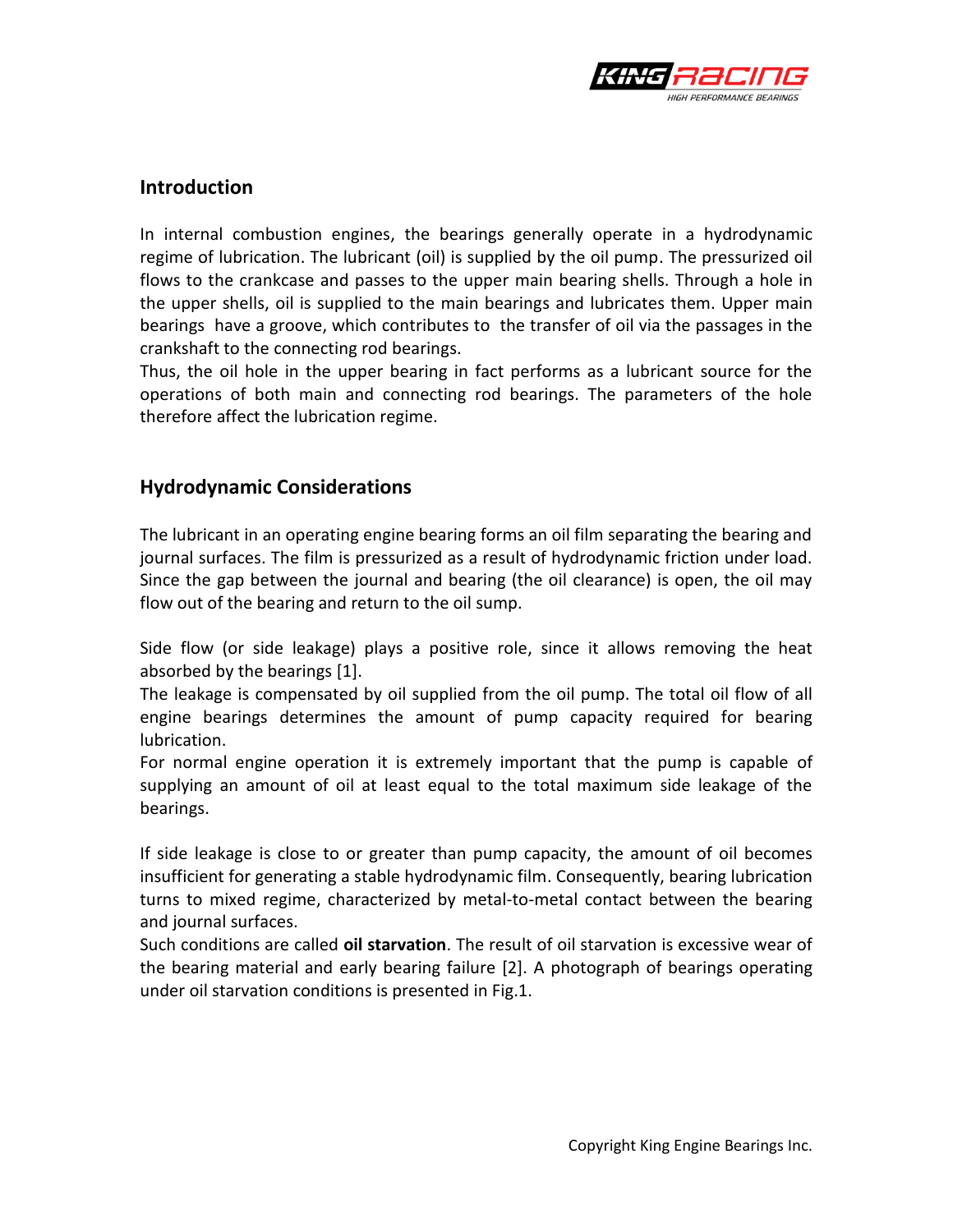



#### **Fig.1 Bearings failed due to oil starvation**

Consider the factors determining side flow from a bearing.

According to the theory of hydrodynamic lubrication, the approximate value of side leakage is dependent on the bearing radius **r**, rotation speed **N**, bearing length **l,** relative clearance **c,** and the value of eccentricity **ε -** which is a function of the Sommerfeld number (or bearing parameter):

$$
So=\frac{Pc^2}{\mu N}
$$

The graph below (Fig.2) shows the dependence of eccentricity on the Sommerfeld number.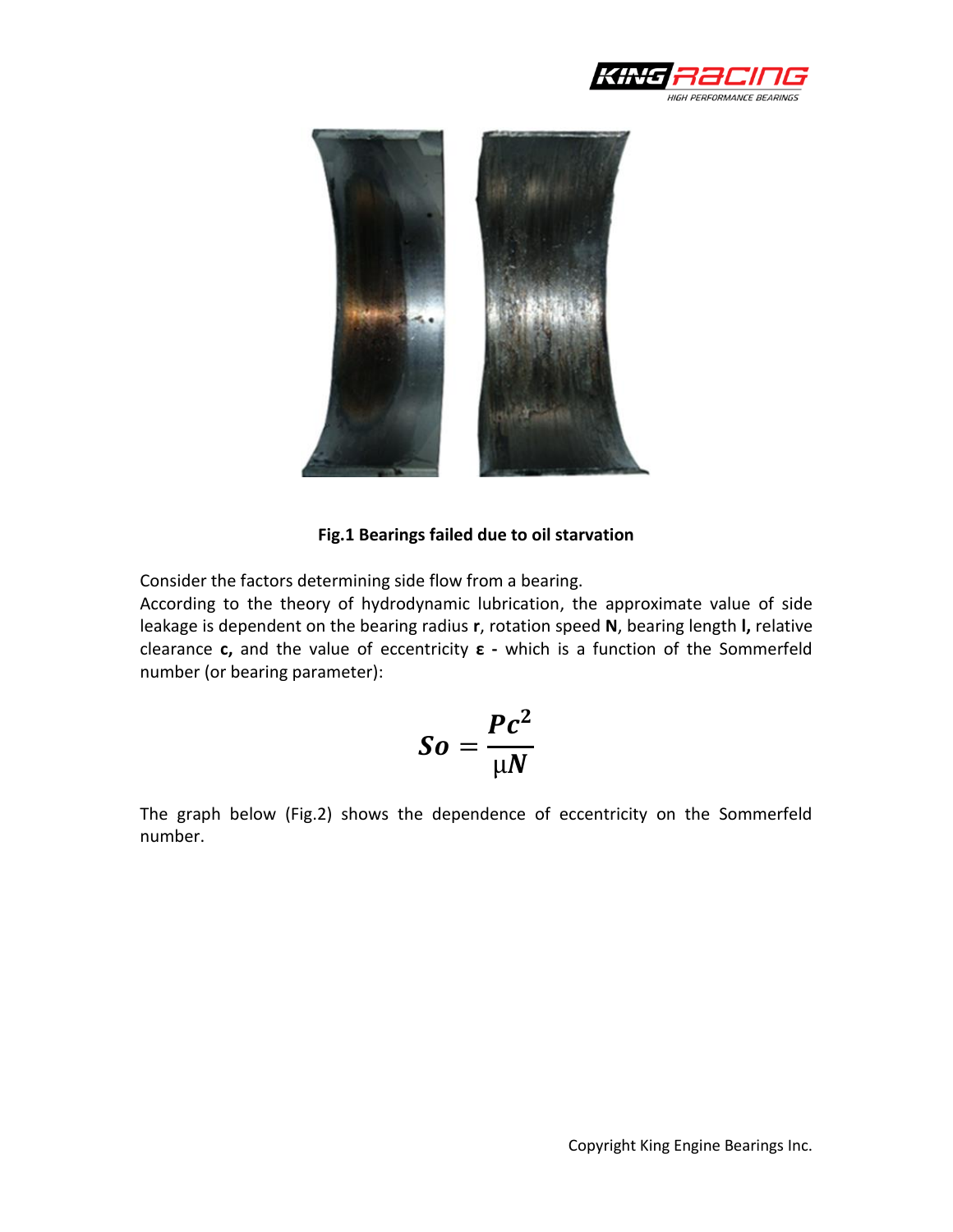



**Fig.2 Dependence of eccentricity on the Sommerfeld number [3]**

Thus the factors increasing side leakage are:

- Oil clearance
- Bearing radius (diameter)
- Rotation speed
- Specific load applied to the bearing

The factors decreasing side leakage are:

- Oil viscosity **µ**;
- The ratio of bearing length to bearing diameter (**l/2r**)

Side leakage flow may be expressed by an approximate relationship as follows: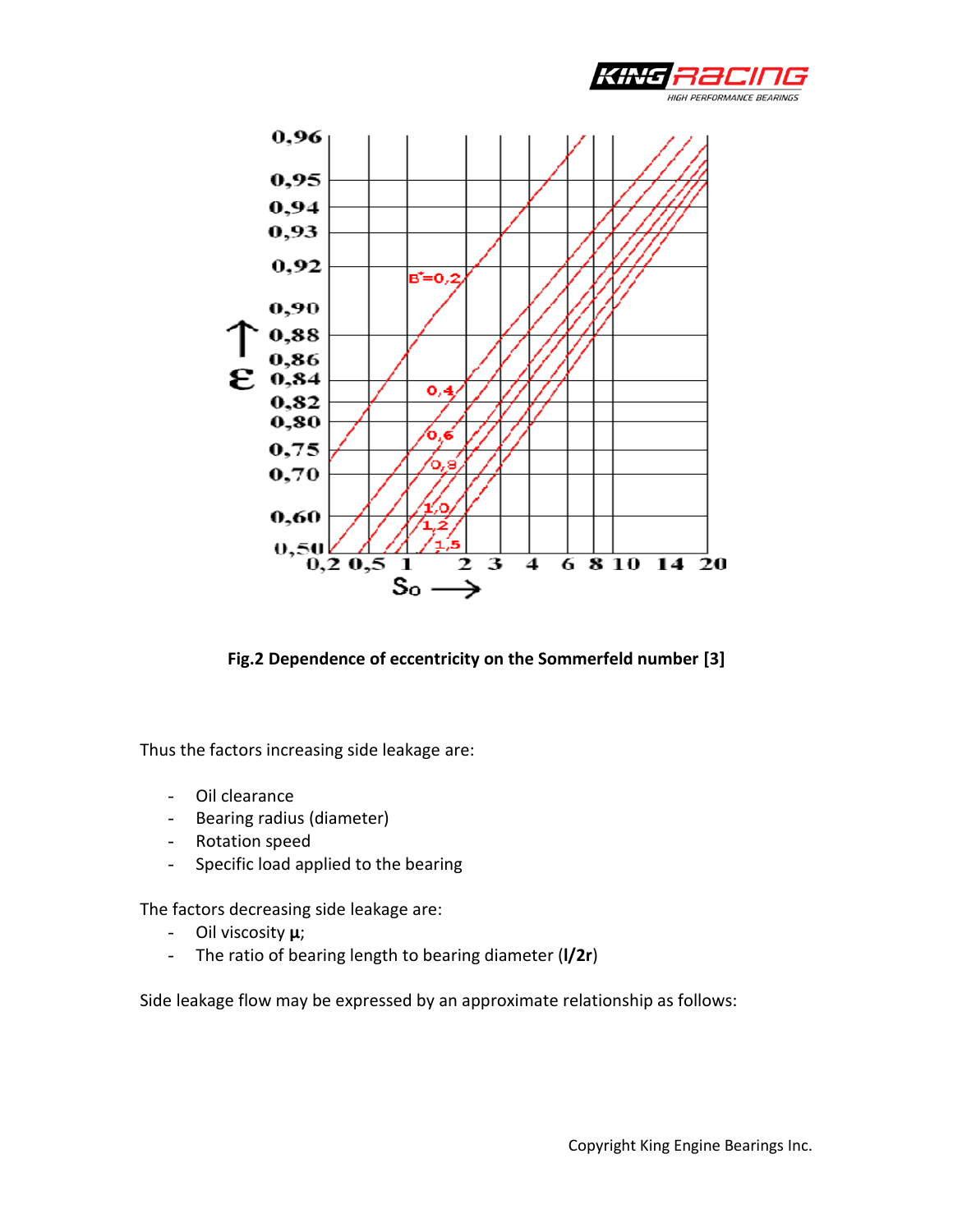

 $\boldsymbol{Q}$  $\boldsymbol{r}$  $\mu$  $\boldsymbol{l}$  $\overline{2}$ 

Where:

**µ** - The dynamic viscosity of oil in the bearing

**P** - The load per unit of projected bearing area (specific load)

The value of oil viscosity is strongly dependent on temperature. Since oil temperature increases as a result of hydrodynamic friction, the viscosity of lubricant in an operating bearing drops sharply.

High performance engines are characterized by operating at high loads and rotation speeds. Therefore the values of side leakage from high performance bearings are much higher than in street car engines.

## **1. Modification of Oil Hole Design for High Performance Bearings**

The dimensions of the oil hole should provide a flow rate sufficient to compensate for the side leakage from both main and corresponding connecting rod bearings. In other words, oil flow should be limited by side leakage and not by the oil hole. Incompressible flow through an orifice (hole) may be expressed as follows:

$$
Q=KG\sqrt{(2(p_1-p_2))/\rho}
$$

Where:

**K** – orifice shape coefficient

**G** – cross-sectional area of the orifice (hole)

**p1** – oil pressure at the entrance to the orifice

- **p2** oil pressure at the exit from the orifice
- **ρ** oil density

Since the oil flow that should pass through the hole of a high performance bearing is greater than that of a conventional bearing, the hole cross sectional area should be increased.

The simplest way to do that is to increase the hole diameter **d** (Fig.3). An increase of **d** by 20% results in an increase of the hole cross sectional area by 44%.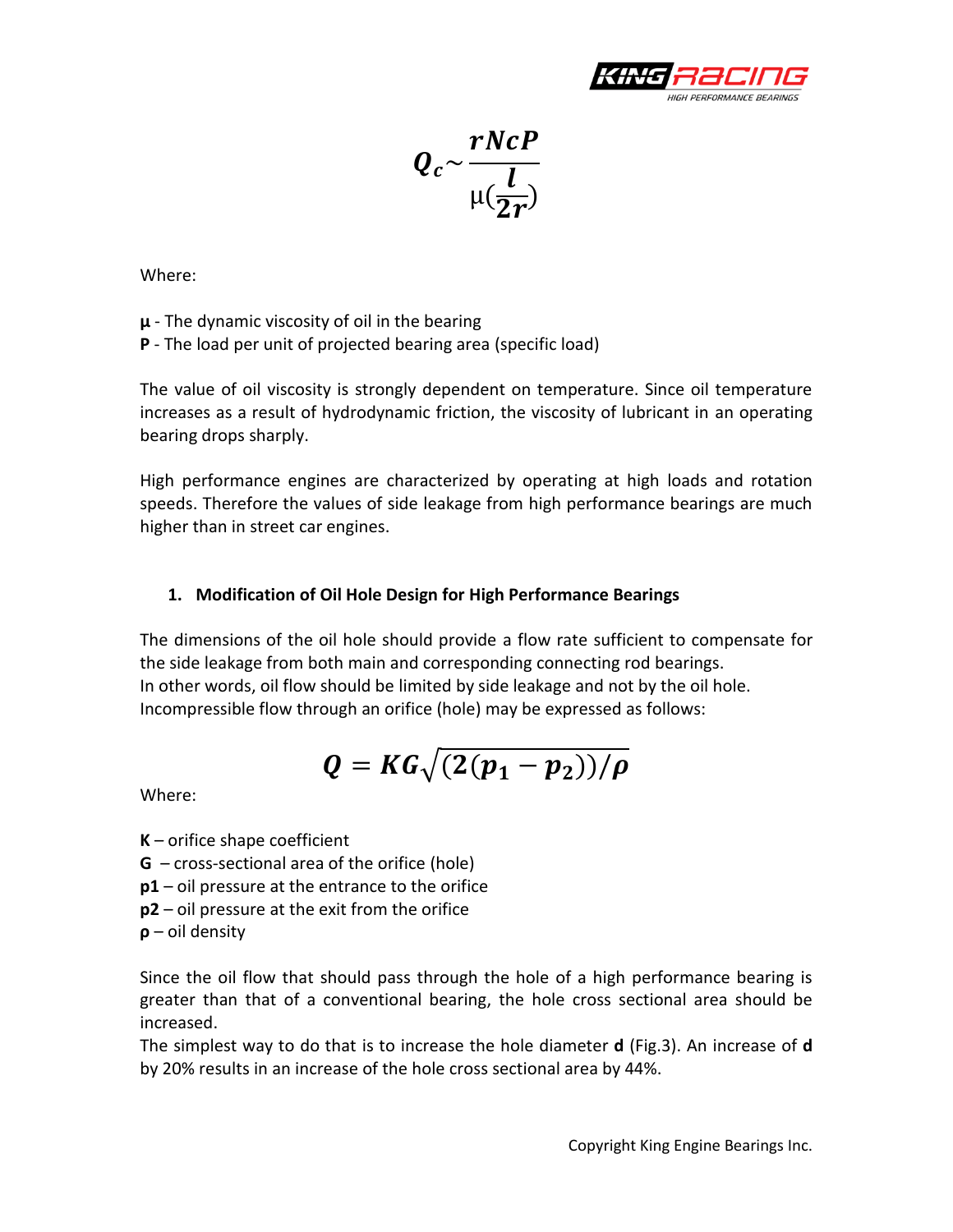





It is important to emphasize that the increase of the hole cross sectional area **does not cause an increase of oil flow** through the oil hole - unless the bearing operates under oil starvation conditions. On the other hand, if oil starvation takes place, a larger oil hole solves the problem.

However, a larger hole decreases the effective area of the bearing. Despite the fact that the absolute value of such decrease is relatively low, it may affect the load capacity of the bearing since the oil film pressure is localized in the central area of the bearing (area of the hole). The bearing material in that area may develop fatigue cracks. This is due to relatively high loads generated by inertia forces from the accelerating/decelerating parts of the engine: pistons, connecting rods, crankpins, counterweights and webs of the crankshaft.

A new design of oil hole (oil socket) has been developed by King Engine Bearings for the upper shells of high performance main bearings (Fig.4).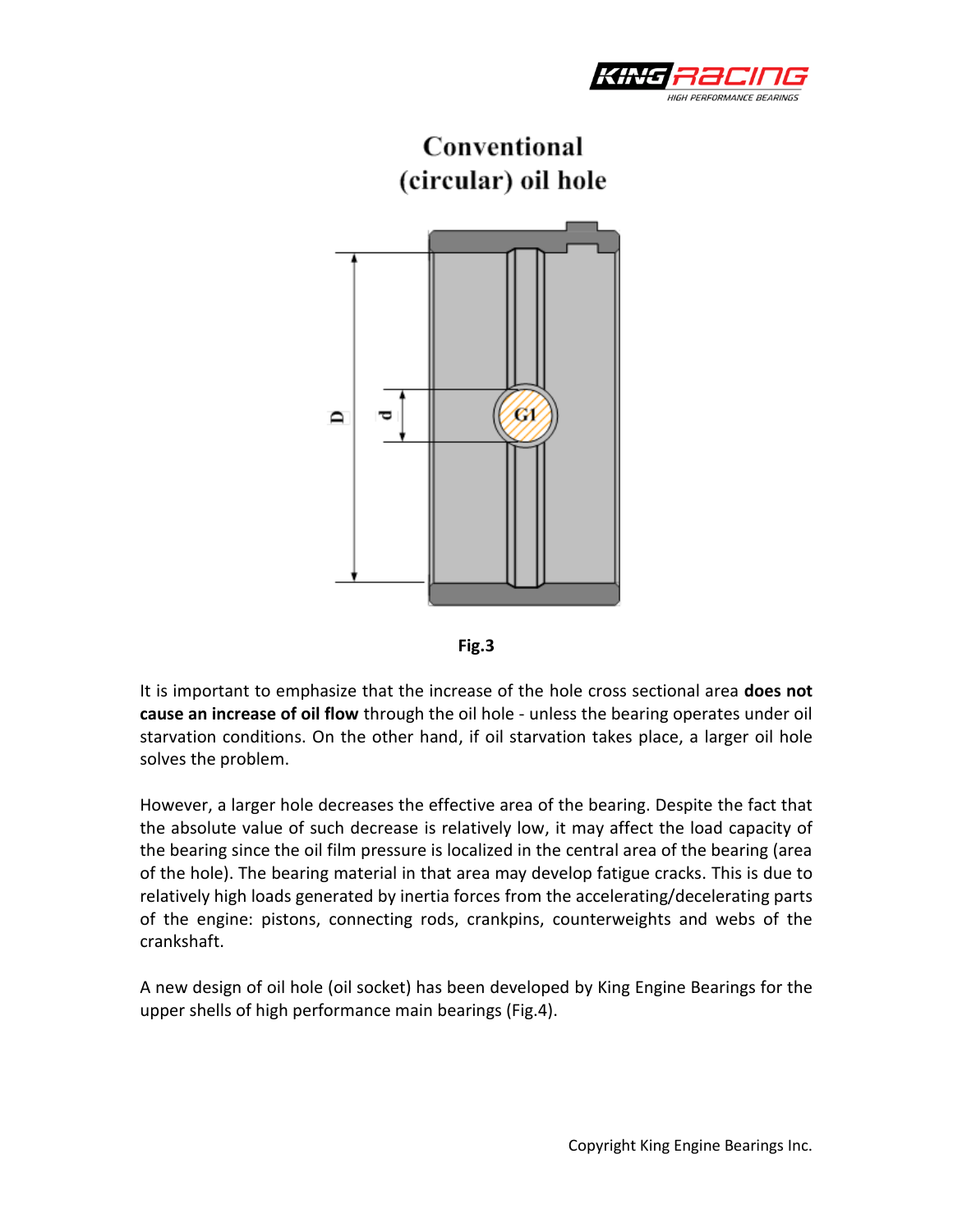

# **High performance** oil slot





In the new design, the oil hole cross sectional area has been increased by the combination of a circular oil hole with a slot located in the oil groove. The slot length **C** is greater than the diameter of the oil hole in the crankcase; the slot width is equal to the oil groove width.

Such a solution allows increasing the socket area **G** by at least 25%, sufficient to prevent the formation of oil starvation conditions in high performance engines at high rotation speeds.

#### **2. Dynamometer Validation of the New Hole Design**

Bearings with two different oil hole designs (conventional and high performance) were tested in King's Power Test dynamometer.

Engine: high performance Chevy 355 (Fig.5).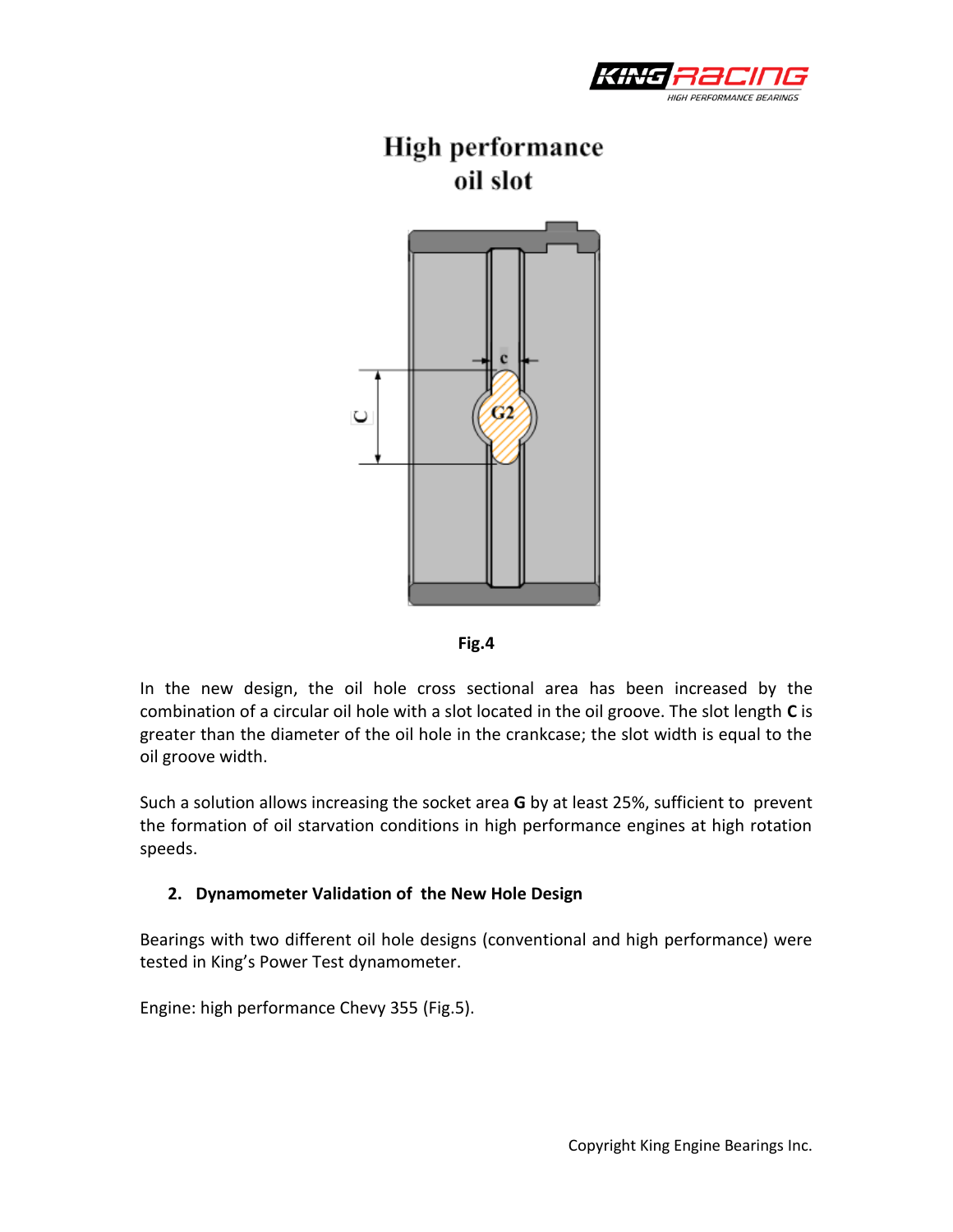



**Fig.5 The tested high performance Chevy 355 engine**

King CR 807XPN (connecting rod bearings) and MB 557XP (main bearings) were installed in the engine. Three of the main bearings (including the flange bearing) were manufactured with the new design hole; the remaining two bearings had the conventional design.

In order to create flow conditions of high side leakage, all bearings (connecting rod and main) were additionally machined. As a result of thickness reduction, the relative clearance of the bearings was increased to 0.006", which is at least twice the allowed maximum value. Such high oil clearance increases the probability of oil starvation, particularly at high loads and rotation speeds.

Test conditions: Torque: 330 ft-lb Rotation speed: 6000 RPM Power: 380 HP Test duration: 50 hrs Number of cycles: 15,000,000

Test results:

The main bearings (upper and lower shells) with conventional (circular) hole in the uppers, have signs of wear. The upper shells of the four corresponding connecting rod bearings have a similar appearance. The lower connecting rod bearings are in good condition (very slight wear).